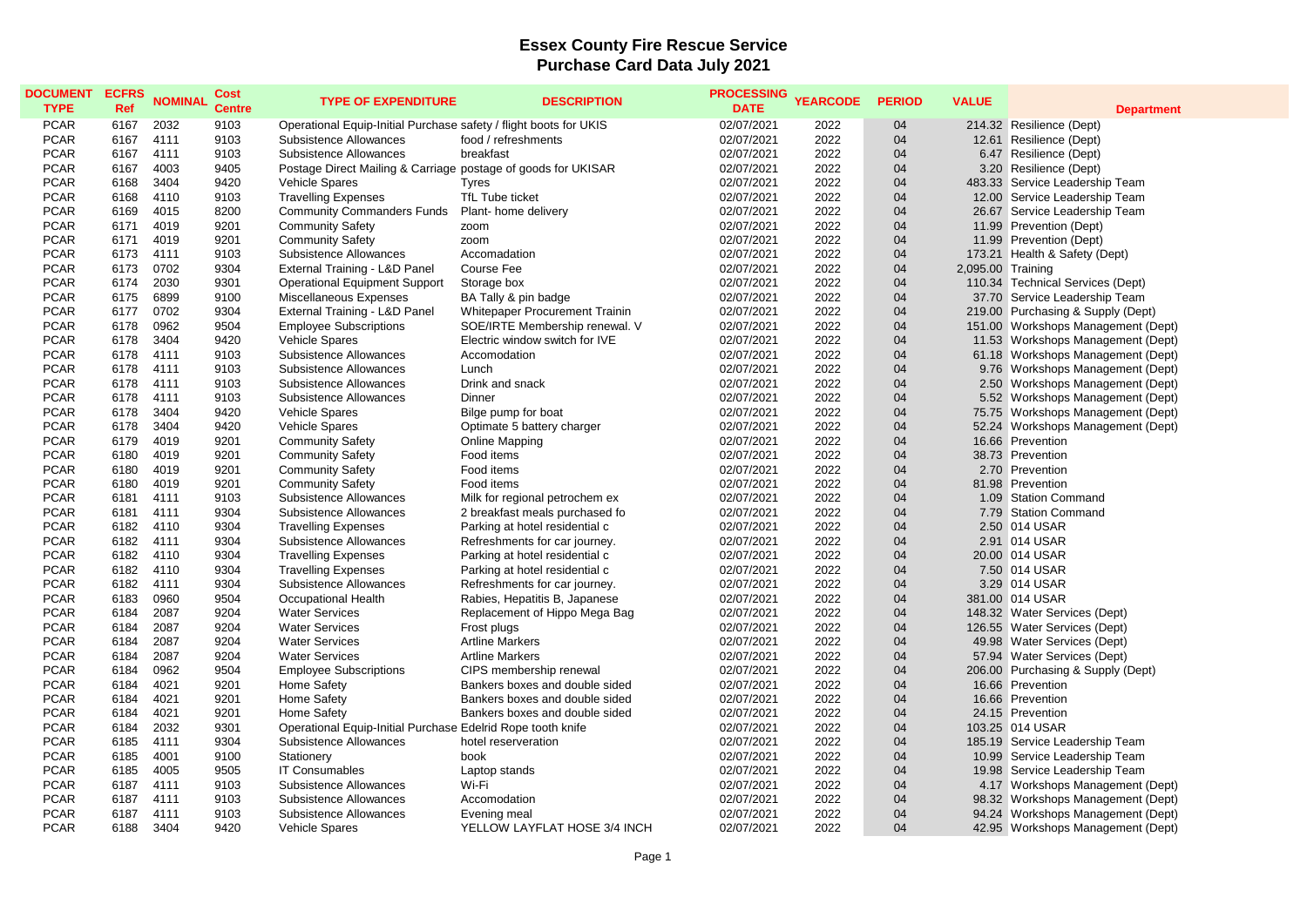## **Essex County Fire Rescue Service Purchase Card Data July 2021**

| <b>DOCUMENT</b><br><b>TYPE</b> | <b>ECFRS</b><br><b>Ref</b> | <b>NOMINAL</b> | <b>Cost</b><br><b>Centre</b> | <b>TYPE OF EXPENDITURE</b>           | <b>DESCRIPTION</b>             | <b>PROCESSING</b><br><b>DATE</b> | <b>YEARCODE</b> | <b>PERIOD</b> | <b>VALUE</b> | <b>Department</b>                             |
|--------------------------------|----------------------------|----------------|------------------------------|--------------------------------------|--------------------------------|----------------------------------|-----------------|---------------|--------------|-----------------------------------------------|
| <b>PCAR</b>                    | 6189                       | 4019           | 9201                         | <b>Community Safety</b>              | Food                           | 02/07/2021                       | 2022            | 04            |              | 19.63 Prevention                              |
| <b>PCAR</b>                    | 6189                       | 4019           | 9201                         | <b>Community Safety</b>              | Food                           | 02/07/2021                       | 2022            | 04            |              | 13.10 Prevention                              |
| <b>PCAR</b>                    | 6189                       | 4019           | 9201                         | <b>Community Safety</b>              | <b>Supplies</b>                | 02/07/2021                       | 2022            | 04            |              | 39.30 Prevention                              |
| <b>PCAR</b>                    | 6189                       | 4019           | 9201                         | <b>Community Safety</b>              | Keys for Firebreak             | 02/07/2021                       | 2022            | 04            |              | 11.25 Prevention                              |
| <b>PCAR</b>                    | 6189                       | 4019           | 9201                         | <b>Community Safety</b>              | Food                           | 02/07/2021                       | 2022            | 04            |              | 98.20 Prevention                              |
| <b>PCAR</b>                    | 6190                       | 4001           | 9202                         |                                      |                                | 02/07/2021                       | 2022            | 04            |              |                                               |
|                                |                            |                |                              | Stationery                           | 2 Building Regulation books    |                                  |                 | 04            |              | 54.00 Protection (Dept)                       |
| <b>PCAR</b>                    | 6190                       | 2902           | 9202                         | Legal Expenses                       | <b>Legal Searches</b>          | 02/07/2021                       | 2022            |               |              | 3.00 Protection (Dept)                        |
| <b>PCAR</b><br><b>PCAR</b>     | 6191                       | 4130           | 9401                         | Hospitality & Entertaining           | Food                           | 02/07/2021                       | 2022            | 04            |              | 3.12 Catering (Dept)                          |
|                                | 6191                       | 4130<br>4130   | 9401<br>9401                 | Hospitality & Entertaining           | Food<br>Food                   | 02/07/2021                       | 2022<br>2022    | 04<br>04      |              | 44.45 Catering (Dept)                         |
| <b>PCAR</b><br><b>PCAR</b>     | 6191<br>6191               | 4130           | 9401                         | Hospitality & Entertaining           | Food                           | 02/07/2021<br>02/07/2021         | 2022            | 04            |              | 4.14 Catering (Dept)<br>20.58 Catering (Dept) |
| <b>PCAR</b>                    | 6191                       | 4130           | 9401                         | Hospitality & Entertaining           | Food                           | 02/07/2021                       | 2022            | 04            |              |                                               |
|                                |                            |                |                              | Hospitality & Entertaining           |                                |                                  |                 |               |              | 25.34 Catering (Dept)                         |
| <b>PCAR</b>                    | 6191                       | 4130           | 9401                         | Hospitality & Entertaining           | Food                           | 02/07/2021                       | 2022            | 04<br>04      |              | 17.26 Catering (Dept)                         |
| <b>PCAR</b>                    | 6192                       | 4130<br>4130   | 9401                         | Hospitality & Entertaining           | Food                           | 02/07/2021                       | 2022            |               |              | 18.88 Catering (Dept)                         |
| <b>PCAR</b>                    | 6192                       |                | 9401                         | Hospitality & Entertaining           | Food                           | 02/07/2021                       | 2022            | 04            |              | 21.53 Catering (Dept)                         |
| <b>PCAR</b>                    | 6192                       | 4130           | 9401                         | Hospitality & Entertaining           | Food                           | 02/07/2021                       | 2022            | 04            |              | 11.97 Catering (Dept)                         |
| <b>PCAR</b>                    | 6193                       | 2017           | 9405                         | Canteen Equipment                    | Under counter fridge for OCAT  | 02/07/2021                       | 2022            | 04            |              | 141.66 132 Kelvedon Park                      |
| <b>PCAR</b>                    | 6193                       | 2017           | 9405                         | Canteen Equipment                    | <b>Fridge Freezer</b>          | 02/07/2021                       | 2022            | 04            |              | 178.33 066 Corringham                         |
| <b>PCAR</b>                    | 6193                       | 2017           | 9405                         | Canteen Equipment                    | Undercounter fridge            | 02/07/2021                       | 2022            | 04            |              | 133.32 030 Southend                           |
| <b>PCAR</b>                    | 6193                       | 2017           | 9405                         | Canteen Equipment                    | Undercounter ffridge for Muste | 02/07/2021                       | 2022            | 04            |              | 166.66 132 Kelvedon Park                      |
| <b>PCAR</b>                    | 6194                       | 4111           | 9304                         | Subsistence Allowances               | Hanningfield Reservoir-Caterin | 02/07/2021                       | 2022            | 04            |              | 304.00 Training                               |
| <b>PCAR</b>                    | 6194                       | 4111           | 9304                         | Subsistence Allowances               | Outreach-Accommodation/evening | 02/07/2021                       | 2022            | 04            |              | 64.80 Training                                |
| <b>PCAR</b>                    | 6195                       | 2030           | 9103                         | <b>Operational Equipment Support</b> | Clipboards                     | 02/07/2021                       | 2022            | 04            |              | 28.00 Operations (Dept)                       |
| <b>PCAR</b>                    | 6196                       | 4110           | 9103                         | <b>Travelling Expenses</b>           | Rail Ticket                    | 02/07/2021                       | 2022            | 04            |              | 29.30 Health & Safety (Dept)                  |
| <b>PCAR</b>                    | 6197                       | 6899           | 9504                         | Miscellaneous Expenses               | Voucher for monthly awards     | 02/07/2021                       | 2022            | 04            |              | 75.00 Communications & Media (Dept)           |
| <b>PCAR</b>                    | 6197                       | 4130           | 9104                         | Hospitality & Entertaining           | Flowers - for CFO commendation | 02/07/2021                       | 2022            | 04            |              | 34.48 Communications & Media (Dept)           |
| <b>PCAR</b>                    | 6197                       | 4008           | 9104                         | Media Expenses                       | Zoom account                   | 02/07/2021                       | 2022            | 04            |              | 191.88 Communications & Media (Dept)          |
| <b>PCAR</b>                    | 6197                       | 4008           | 9504                         | Media Expenses                       | Recruitment advertisng - comms | 02/07/2021                       | 2022            | 04            |              | 100.00 Communications & Media (Dept)          |
| <b>PCAR</b>                    | 6197                       | 4008           | 9504                         | Media Expenses                       | Recruitment advertisng - comms | 02/07/2021                       | 2022            | 04            |              | 420.00 Communications & Media (Dept)          |
| <b>PCAR</b>                    | 6197                       | 4008           | 9104                         | Media Expenses                       | Facebook advert                | 02/07/2021                       | 2022            | 04            |              | 4.69 Communications & Media (Dept)            |
| <b>PCAR</b>                    | 6197                       | 4008           | 9104                         | <b>Media Expenses</b>                | Annual subscription for design | 02/07/2021                       | 2022            | 04            |              | 99.99 Communications & Media (Dept)           |
| <b>PCAR</b>                    | 6198                       | 4110           | 9103                         | <b>Travelling Expenses</b>           | M6 Toll                        | 02/07/2021                       | 2022            | 04            |              | 9.83 014 USAR                                 |
| <b>PCAR</b>                    | 6198                       | 4111           | 9304                         | Subsistence Allowances               | 1 X Evening meal               | 02/07/2021                       | 2022            | 04            |              | 16.99 014 USAR                                |
| <b>PCAR</b>                    | 6198                       | 4111           | 9304                         | Subsistence Allowances               | 1 X Evening meal               | 02/07/2021                       | 2022            | 04            |              | 15.23 014 USAR                                |
| <b>PCAR</b>                    | 6198                       | 3201           | 9053                         | Petrol and Diesel                    | Adblue for K9 Vehicle          | 02/07/2021                       | 2022            | 04            |              | 13.50 014 USAR                                |
| <b>PCAR</b>                    | 6198                       | 4111           | 9304                         | Subsistence Allowances               | 1 X Lunch                      | 02/07/2021                       | 2022            | 04            |              | 7.21 014 USAR                                 |
| <b>PCAR</b>                    | 6198                       | 6899           | 9053                         | Miscellaneous Expenses               | Csanine protein treats         | 02/07/2021                       | 2022            | 04            |              | 13.09 014 USAR                                |
| <b>PCAR</b>                    | 6198                       | 4111           | 9304                         | Subsistence Allowances               | 4 x lunches                    | 02/07/2021                       | 2022            | 04            |              | 20.00 014 USAR                                |
| <b>PCAR</b>                    | 6198                       | 4111           | 9304                         | Subsistence Allowances               | 1 X Lunch                      | 02/07/2021                       | 2022            | 04            |              | 8.75 014 USAR                                 |
| <b>PCAR</b>                    | 6198                       | 4111           | 9304                         | Subsistence Allowances               | 3 X lunches National ISAR inst | 02/07/2021                       | 2022            | 04            |              | 21.20 014 USAR                                |
| <b>PCAR</b>                    | 6198                       | 6899           | 9053                         | Miscellaneous Expenses               | Canine training aids           | 02/07/2021                       | 2022            | 04            |              | 34.18 014 USAR                                |
| <b>PCAR</b>                    | 6199                       | 4005           | 9505                         | <b>IT Consumables</b>                | <b>IT Consumables</b>          | 02/07/2021                       | 2022            | 04            | 0.00 ICT     |                                               |
| <b>PCAR</b>                    | 6200                       | 4005           | 9505                         | <b>IT Consumables</b>                | <b>IT Consumables</b>          | 08/06/2021                       | 2022            | 04            | 0.00 ICT     |                                               |
| <b>PCAR</b>                    | 6201                       | 0715           | 9304                         | In House Operational Training        | 5XBROTHER TZE-241 LABELLING    | 09/06/2021                       | 2022            | 04            |              | 52.00 Training (Dept)                         |
| <b>PCAR</b>                    | 6201                       | 4005           | 9505                         | <b>IT Consumables</b>                | 6X TECHGEAR GALAXY FIBRE CASE  | 09/06/2021                       | 2022            | 04            | 29.76 ICT    |                                               |
| <b>PCAR</b>                    | 6201                       | 4005           | 9505                         | <b>IT Consumables</b>                | 3XTECHGEAR 2 GLASS EDITION     | 09/06/2021                       | 2022            | 04            | 13.98 ICT    |                                               |
| <b>PCAR</b>                    | 6201                       | 4005           | 9505                         | <b>IT Consumables</b>                | 5 x Amazon Basics USB Type-C t | 09/06/2021                       | 2022            | 04            | 17.55 ICT    |                                               |
| <b>PCAR</b>                    | 6201                       | 0715           | 9304                         | In House Operational Training        | 1 x Viking Signs LN619-S10-MG" | 09/06/2021                       | 2022            | 04            |              | 15.21 Training (Dept)                         |
| <b>PCAR</b>                    | 6201                       | 0715           | 9304                         | In House Operational Training        | 1 x Viking Signs LN951-S10-MG" | 09/06/2021                       | 2022            | 04            |              | 5.96 Training (Dept)                          |
| <b>PCAR</b>                    | 6201                       | 0715           | 9304                         | In House Operational Training        | 1 x GE117 Entrance Only Sign D | 09/06/2021                       | 2022            | 04            |              | 39.54 Training (Dept)                         |